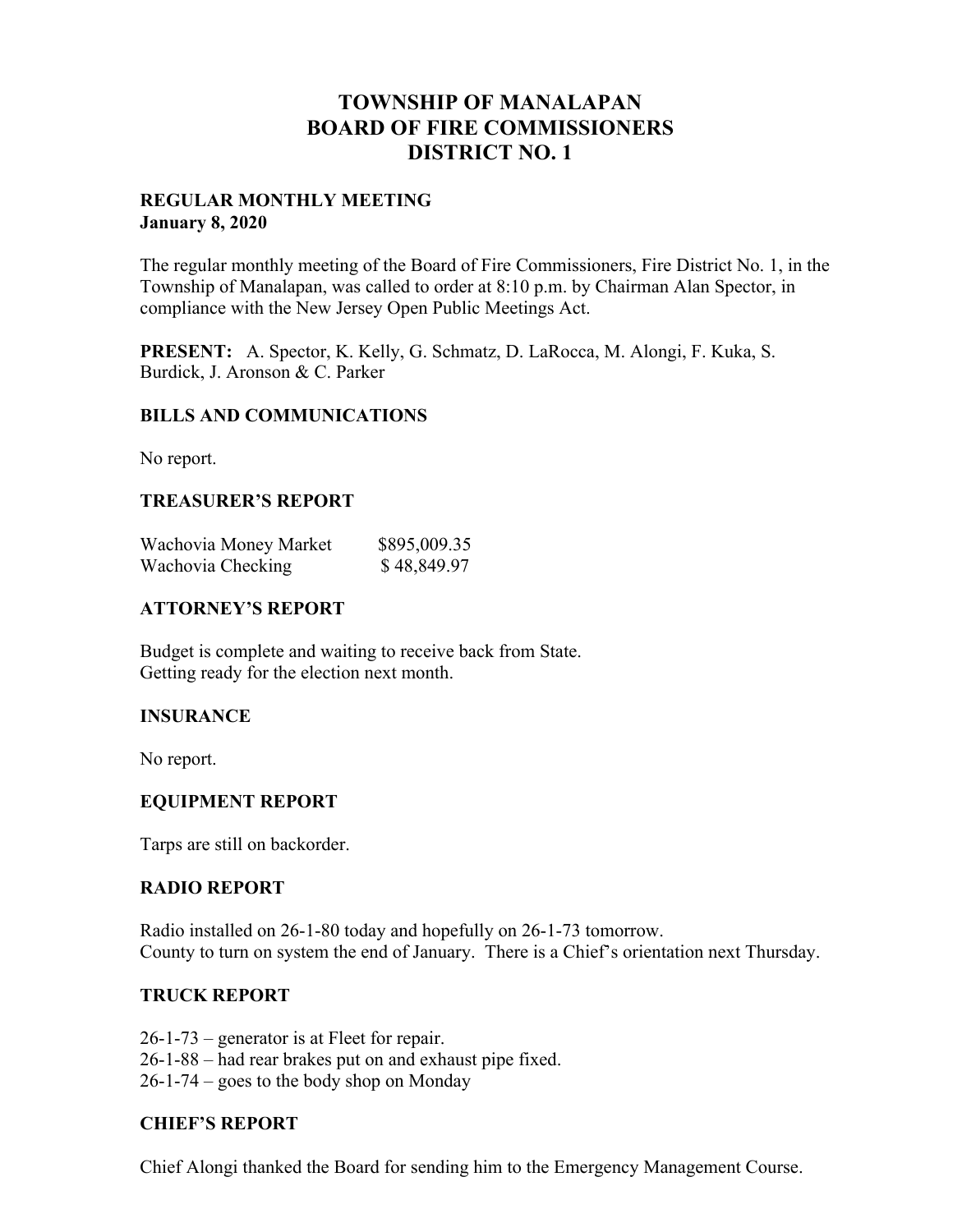There were 41 calls for December. Updated SOG's are complete. ISO inspection is now in February. Received letter from DCA that Class B foam is now illegal to use. 15 CO meters have expired and need to be replaced Would like to have Red Alert removed from server and put on cloud. IamResponding is up for renewal.

## **MEMBERSHIP REPORT**

No report.

### **ASSOCIATION REPORT**

Would like to purchase 32 updated polo shirts for members.

#### **TRUSTEES' REPORT**

No report.

### **OLD BUSINESS**

See attached.

#### **NEW BUSINESS**

Commissioner Schmatz made a motion to pay all vouchers; this was seconded by Commissioner LaRocca. All voted aye.

Commissioner Spector made a motion for \$800 to renew the IamResponding Subscription for one year; this was seconded by Commissioner Kelly. All voted aye.

Commissioner Schmatz made a motion for \$2,145 for the compressor service contract with Mid-Atlantic Fire and Air; this was seconded by Commissioner Kelly. All voted aye.

Commissioner Schmatz is getting pricing for the lights downstairs to be retro-fitted to LED's; believes it will be approximately \$2,000.

Commissioner Kelly made a motion not to exceed \$1,000 to purchase 32 new polo shirts; this was seconded by Commissioner Schmatz. All voted aye.

Commissioner Schmatz made a motion for \$1,875 to purchase 15 CO meters from Electronic Measurement Labs; this was seconded by Commissioner Kelly. All voted aye.

Commissioner Kelly made a motion for \$800 to purchase belay system from First Due; this was seconded by Commissioner LaRocca. All voted aye.

Commissioner Schmatz made a motion for \$900 to have Red Alert moved from the server to the cloud; this was seconded by Commissioner LaRocca. All voted aye.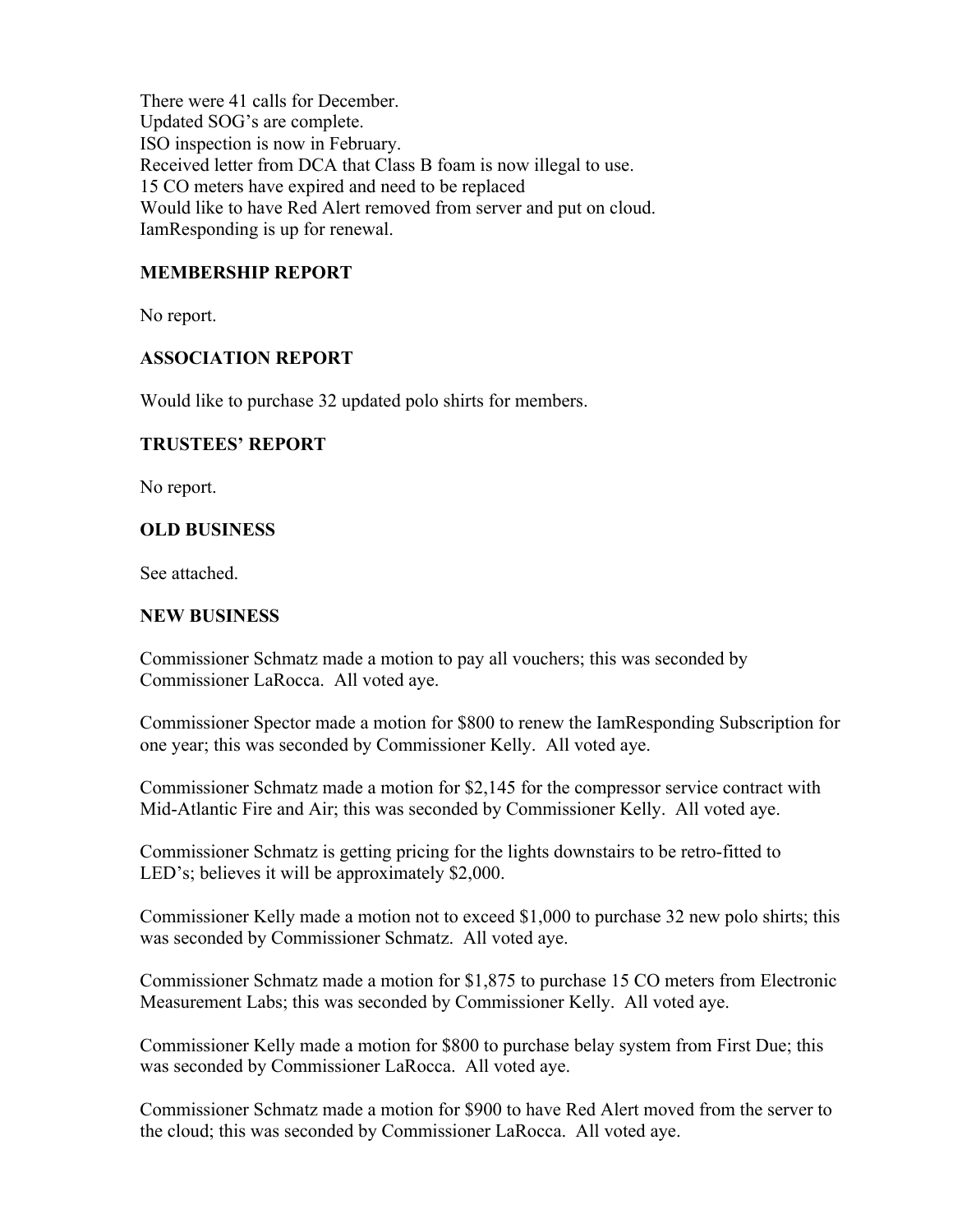Commissioner Schmatz made a motion not to exceed \$1,800 to have Minerva Cleaners modify existing gear; this was seconded by Commissioner Kelly. All voted aye.

Commissioner Schmatz made a motion for \$450 to purchase 10 antennas and 1 APX mobile install kit; this was seconded by Commissioner Kelly. All voted aye.

IChiefs Convention is August 19-22 in Arizona. Chief Alongi would like to start working on travel arrangements.

Discussion held on new truck.

Looks as if 26-1-90 will be picked up and taken out of here in mid-February.

Meeting opened to the public at 8:50 p.m.

A motion was made by Commissioner Spector to adjourn; it was seconded by Commissioner Kelly and all voted aye.

Meeting adjourned at 8:52 p.m.

 Respectfully submitted, Kenneth Kelly, Clerk